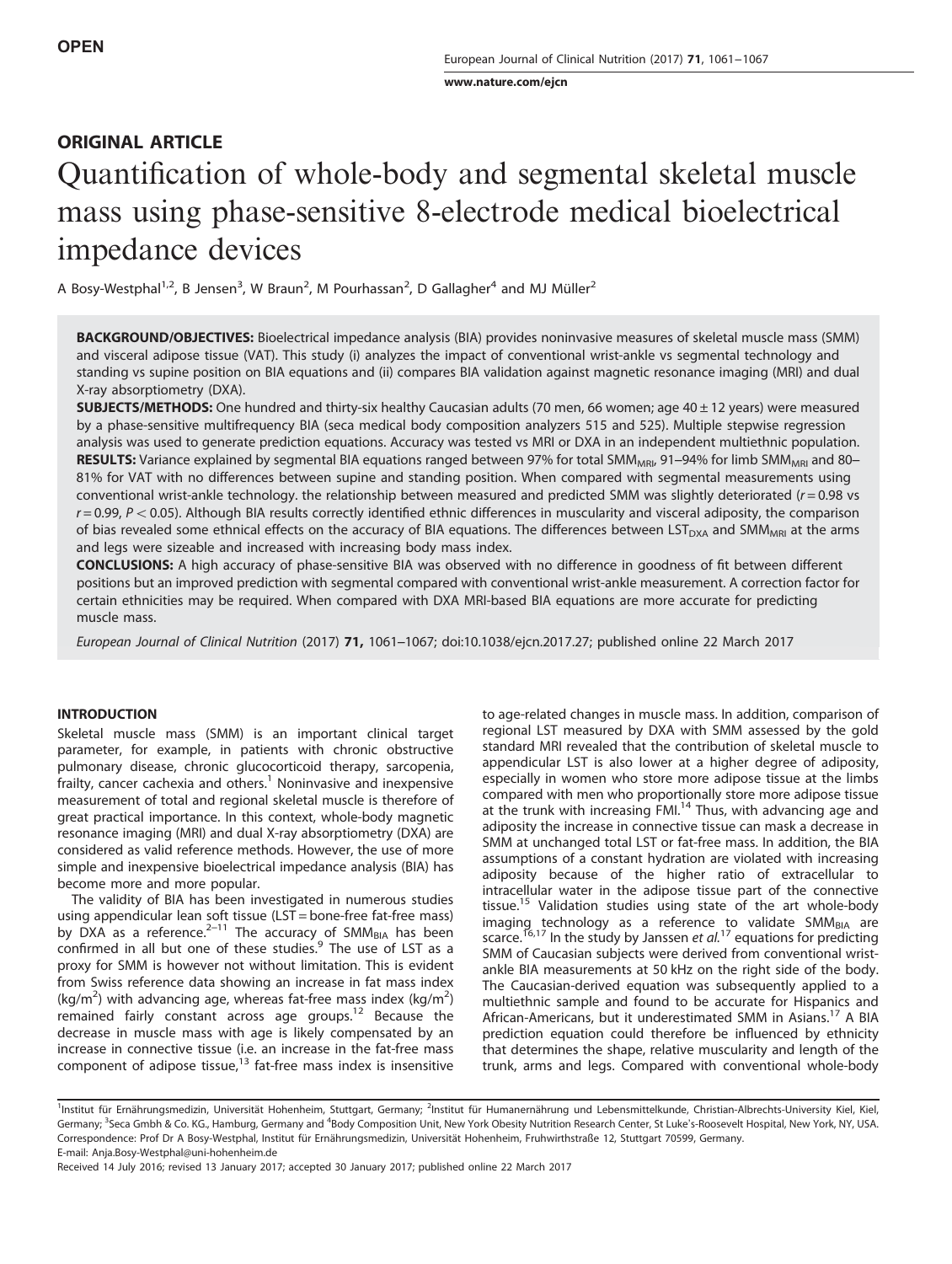1062

wrist-ankle methods, BIA measurements with a so-called '8 electrode system' use a 4-electrode setup in different arrangements around the body and thus allow a segmental analysis of body composition. These systems may therefore compensate for ethnic differences in body shape (e.g. length and muscularity of extremities compared with the trunk) and may therefore be more accurate than BIA measurements based on conventional wristankle technology with four electrodes only. In addition, nonphase-sensitive devices that only measure the absolute value of the impedance  $(|Z|)$  could perform worse because they do not provide an output for reactance (Xc) that can be a valuable predictor of muscle mass because Xc is related to the number and composition of cells. The seca medical body composition analyzers (mBCA) 515 and 525 are phase-sensitive 8-electrode medical BIA devices that cover a full range of frequencies from 1 to 500 kHz and allow segmental analysis of the whole body.<sup>[18](#page-6-0)</sup>

The aims of the present study were (i) to compare goodness of fit for BIA equations that predict SMM and visceral fat and are derived (a) from conventional wrist-ankle vs segmental impedance measurements and (b) from supine vs standing positions (seca mBCA 515 vs 525). In addition, the aim was (ii) to validate BIA results (a) vs total and regional SMM by MRI and (b) vs LST by DXA in an independent multiethnic population with a wide variety of limb and trunk muscularity.

## SUBJECTS AND METHODS

Details of this study protocol were described previously.<sup>[18](#page-6-0)</sup> In the first part of the study BIA equations for prediction of  $SMM_{MRI}$  and  $VAT_{MRI}$  were generated and compared between (a) conventional wrist-ankle vs segmental technology (seca mBCA 525) or (b) standing vs supine position (seca mBCA 515 vs 525). In addition, BIA equations for prediction of  $LST<sub>DXA</sub>$ were generated using segmental measurements in the supine position (seca mBCA 525). Owing to commercial sensitivities, the details of the equations are not available for publication. A total of 136 Caucasian men and women (body mass index (BMI) 20.0-34.7 kg/m<sup>2</sup>) aged 18-65 years were recruited from the area of Kiel, Germany.

The second part of the study was to validate the developed equations for SMM, VAT and LST in an independent multiethnic sample of 123 men and women (BMI 18.7-34.4 kg/m<sup>2</sup>) aged 18-65 years (32 Caucasians, 31 Asians, 30 Afro-Americans and 30 Hispanics) who were recruited at the New York Obesity Nutrition Research Center, USA.

Exclusion criteria for study participation were: acute and chronic diseases (especially hypertension, renal and cardiac insufficiency), regular intake of medications (except for contraceptives), amputation of limbs, electrical implants as cardiac pacemaker, metallic implants (except tooth implants), pregnancy or breastfeeding period, current alcohol abuse and extensive tattoos at arms or legs. Edema of ankles was excluded by inspection (and manual compression if appropriate). The study was approved by the ethics committees of the Christian-Albrechts-University Kiel and St Luke's-Roosevelt Hospital, New York. All subjects provided their fully informed and written consent before participation.

The subjects were asked to come to the study centers between 0700 and 0730 hours. BIA and DXA measurements were taken in the morning after an overnight fast. Whole-body MRI measurements took place at a separate appointment not more than 4 days apart.

#### Anthropometrics

Body height and weight were obtained on the measuring station seca 285 with an accuracy of  $\pm 50$  g up to 100 kg for the scale and  $\pm 2$  mm for the stadiometer. Waist circumference was measured midway between the lowest rib and the uppermost boarder of the iliac crest in the medial axillary line and at the end of normal expiration using a non-stretchable tape (circumference measuring tape seca 201).

#### Bioelectrical impedance analysis

The seca mBCA 515 and 525 use four pairs of electrodes (eight electrodes in total) that are positioned at each hand and foot. The 8-electrode technique enables segmental impedance measurement of the arms and legs. Impedance is measured with a current of 100 μA at frequencies between 1 and 1 000 kHz. The mBCA 515 is designed for measurements in the standing position and consists of a platform with an integrated scale, a handrail system and a display and operation unit. Each side of the ascending handrail carries six electrodes of which two were chosen depending on person's height. According to the manufacturer´s instructions, arms should be held straight.

The mBCA 525 is designed for measurements in the supine position and can be operated using either four adhesive electrodes on the right side of the body or eight electrodes on both sides while the subject is lying on a non-conductive surface. Adhesive gel electrodes (Kendall, H59P, Covidien IIc, Mansfield, MA, USA) were placed at defined anatomical sites on the dorsal surfaces of the hand, wrist, ankle and foot according to the manufacturer's instructions as follows: the proximal edge of the first electrode was attached from an imaginary line at styloid process of the ulna and the distal edge of the finger electrode on an imaginary line from the middle of the metacarpophalangeal joints of the index and middle fingers. The distal edge of the toe electrode was placed from an imaginary line through the middle of the metatarsophalangeal joints of the second and third toes. The proximal edge of the ankle joint electrode was attached along a line through the highest points of the outer and inner ankle bones.

Participants were asked not to exercise within 12 h and drink alcohol within 24 h before the impedance measurement.

The duration of each BIA measurement was 75 s. Measurements in the supine position were taken after lying down for 10 min. Resistance (R) and reactance (Xc) values obtained at 50 kHz frequencies were used for generation of the prediction equations. Impedance index was calculated as height<sup>2</sup>/R. Two indices, IndexR<sub>50 trunk/extremities</sub> and IndexXc<sub>50 trunk/extremities</sub> were derived from segmental  $R$  and  $Xc$  values (means of left and right body side) to represent the relative contribution of trunk and extremities to total body conductivity and thus to correct for differences in body shape.<sup>[18](#page-6-0)</sup> All measurements in each study center (Kiel and New York) were performed by the same investigator.

Intra- and interoperator reproducibility for total SMM<sub>BIA</sub> calculated as coefficient of variation from three replicate measurements by two observers in four participants (BMI 23.8  $\pm$  1.3 kg/m<sup>2</sup>) were 0.4 and 0.6%.

#### Dual X-ray absorptiometry

A whole-body DXA scan was performed to measure appendicular LST using a Hologic Discovery A densitometer and the whole-body software 12.6.1:3 (Hologic Inc., Bedford, MA, USA) in the Kiel study centre and an iDXA Software (version 11.4; GE Lunar, Madison, WI, USA) in New York.

#### Magnetic resonance imaging

In Kiel: Measurements of SMM and visceral adipose tissue (VAT) volumes were performed in a supine position with arms extended above the heads using a Magnetom Avanto 1.5-T scanner (Siemens Medical Systems, Erlangen, Germany). The entire body from wrist to ankle was scanned using continuous axial images with 8 mm slice thickness and 2 mm interslice gaps. Images were obtained using a T1-weighted gradient-echo sequence (TR 157 ms, TE 4 ms, flip angle 70°, voxel size  $3.9 \times 2 \times 8$  mm<sup>3</sup>). For measurements at the trunk participants were required to hold their breath. All images were segmented manually using Slice-O-Matic, Tomovision 4.3 Software (Montreal, QC, Canada). VAT was evaluated in slices from the diaphragm (top of the liver or the base of the lungs, T10) to the femur heads. The software employed knowledge-based image processing to label pixels as fat and nonfat components using a threshold for adipose tissue on the basis of the gray-level histograms of the images. Each slice was manually reviewed and voxels arising from fatty bowel content were deleted. Total SMM (excluding head and neck) and VAT were determined from the sum of all tissue areas ( $cm<sup>2</sup>$ ) multiplied by the slice thickness. Coefficients of variation for repeated measurements of SMM and VAT were 1.8 and 1.5%.

In New York: Total body skeletal muscle (SMM) and VAT were measured using whole-body multislice MRI as described previously.<sup>[19,20](#page-6-0)</sup> Subjects were placed on a 1.5 T scanner platform (GE 6X Horizon; GE Healthcare Milwaukee, WI, USA) with their arms extended above their heads. The protocol involved the acquisition of ≈40 axial images, 10 mm in thickness and at 40 mm intervals across the whole body. SliceOmatic Image Analysis Software (version 4.2; Tomovision, Montreal, QC, Canada) was used to analyze images on a PC workstation (Gateway, Madison, WI, USA). MRIvolume estimates were converted to mass using the assumed density of 1.04 kg/l for skeletal muscle and 0.92 kg/l for adipose tissue.<sup>21</sup> All scans in this study were read by the same technician at the New York Obesity Nutrition Research Center. The technical error (coefficients of variation) for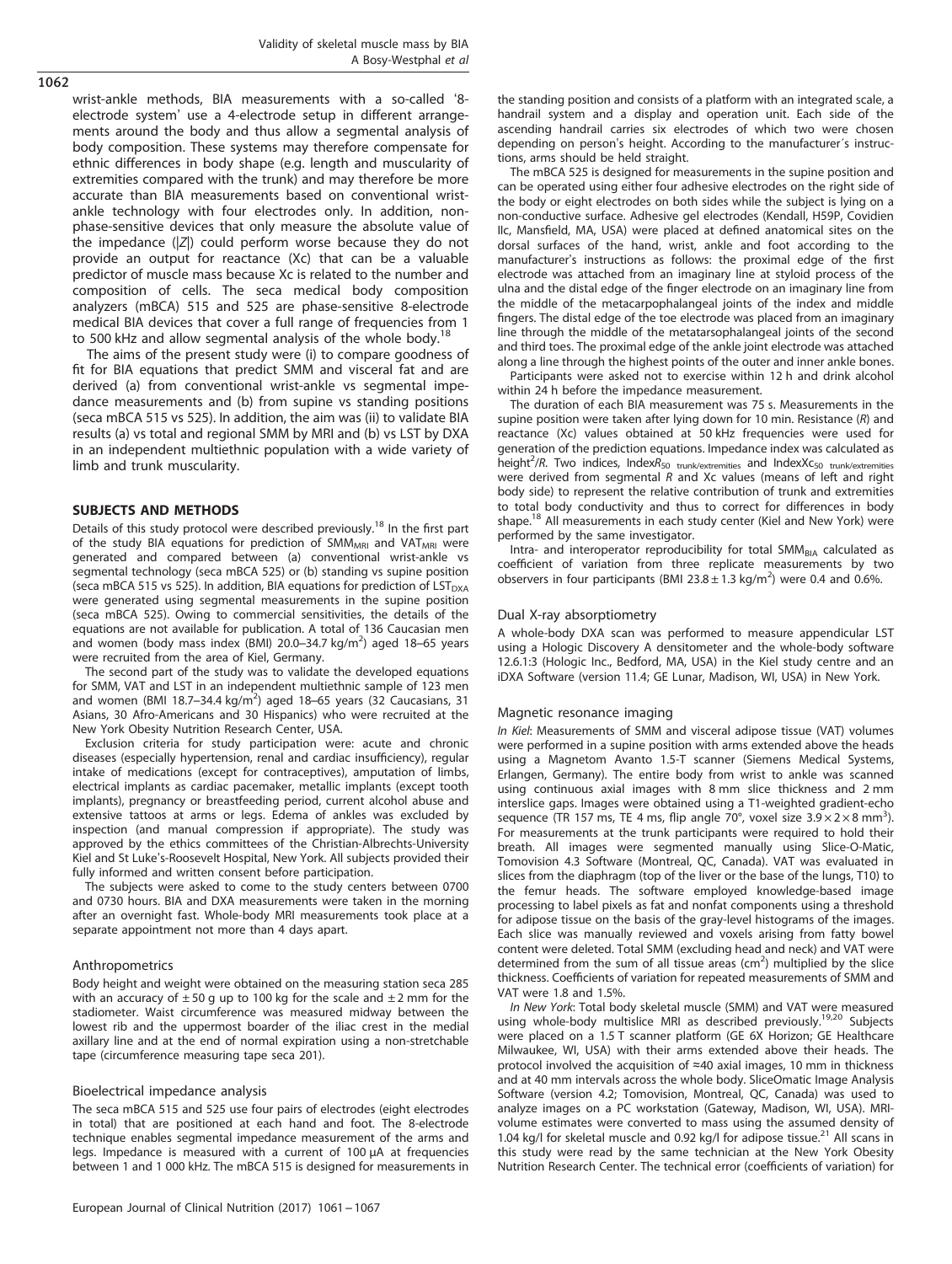1063

three repeated readings of the same scan by the same analyst for skeletal muscle and VAT were 2.4% and 1.97%, respectively.

## **Statistics**

Data analyses were performed with R Software (version 3.0.1; R Foundation, Vienna, Austria). Descriptive statistics are presented as means ± s.d. Differences between independent samples (e.g. men and women or ethnic groups) were analysed using unpaired t-test. Differences between parameters of body composition assessed by BIA and DXA or MRI were tested using paired t-test. Pearson's correlation coefficient was calculated for relationships between variables and compared according to Eid et al.<sup>[22](#page-6-0)</sup> A P-value  $< 0.05$  was considered significant.

#### Development and comparison of BIA algorithms

Stepwise multiple-regression analysis was applied to the data of the Caucasian subjects to derive the best-fitting regression equations to predict total and segmental SMM<sub>MRI</sub> and LST<sub>DXA</sub> from conventional wristankle and segmental impedance data obtained in a standing or supine position. Goodness of fit was assessed by determination coefficient  $(R^2)$ , , proportion of the total variance in the dependent variable that is explained by the independent variables) and precision by the pure error. The pure error was calculated as the root mean square of the differences between predicted and measured data (the smaller the pure error, the greater the precision of the tested equation). The impedance index at 50 kHz was used as the primary independent variable, and then secondary variables were tested as additional predictors (R and Xc at 50 kHz, weight, age, sex and the two indices for segmental impedance and waist circumference in the case of VAT prediction). Optimal combination of predictor variables was selected by consideration of the correlation between predicted and observed data (which should be maximized). The prediction accuracy was compared between BIA equations derived from the supine vs standing and conventional wrist-ankle vs segmental measurements and was tested by comparison of correlation coefficients.<sup>22</sup>

## Validation of BIA equations vs MRI and DXA in an independent multiethnic sample

To determine the effect of ethnicity on the accuracy of the BIA prediction equation, the equations derived from the Caucasian subjects were applied to the Caucasian, Afro-American, Asian and Hispanic subjects in an independent population from New York. Analysis according to Bland and Altman was used to determine absolute agreement between the body composition assessed by criterion methods (MRI and DXA) and BIA. According to this approach, the bias is the difference between measured and predicted values of SMM or LST and the error is the standard deviation of the bias.<sup>[23](#page-6-0)</sup> The dependency of the bias on the mean of measured and predicted values was tested using correlation analysis. The limits of agreement, calculated as bias  $\pm 2$  s.d. error (i.e. 95% confidence interval of the individual difference), were used to test agreement between the two methods (measured and predicted SMM values). The validity of BIA results vs MRI and DXA was compared between different ethnic groups by comparison of the bias.

The pure error (accuracy) statistic was used for cross-validation of BIA results (i.e. testing the predictive power of the BIA equation for data not used in the equation's development). The pure error was calculated as the root mean square of the differences between predicted and measured data (the smaller the pure error, the greater the accuracy of the tested equation).

$$
Pure error = \sqrt{\frac{\sum (Predicted value - Observed value)^2}{Number of observations}}
$$

#### **RESULTS**

Basic characteristics of the Caucasian study population used to generate the BIA equations are shown in Table 1 stratified by sex. The prevalence of normal weight, overweight and obesity was 57%, 32% and 11%, respectively. Men had a higher BMI and waist circumference compared with women. Accordingly, impedance raw data obtained in the supine position with segmental measurements were lower in men. Besides these impedance data, weight, age and gender were used as independent variable in the equations for total SMM. For prediction of SMM of the arms and legs information on segmental impedance of the limbs was used. In addition to impedance data of the trunk, equations for prediction of VAT were obtained using waist circumference, waist circumference<sup>2</sup>, age, height, weight and the interaction terms waist circumference  $\times$  sex and waist circumference<sup>2</sup>  $\times$  sex as predictors. Results of the stepwise regression analyses with total and limb SMM<sub>MRI</sub> and VAT<sub>MRI</sub> as the dependent variables are provided in [Table 5](#page-5-0).

In [Table 2](#page-3-0) goodness of fit for BIA equations obtained from measurements in the standing and supine position using

Table 1. Basic characteristics of the Caucasian study population for generation of BIA equations and of the multiethnic study population used to cross-validate these equations

|                                                                | Female, $n = 66$    | Male, $n = 70$                    | All, $n = 136$      |
|----------------------------------------------------------------|---------------------|-----------------------------------|---------------------|
| Equation generation population                                 |                     |                                   |                     |
| Age (years)                                                    | $40.5 \pm 12.8$     | $39.6 \pm 12.0$                   | $40.0 \pm 12.3$     |
| BMI $(kq/m2)$                                                  | $23.9 \pm 3.5$      | $26.0 \pm 3.3$ ***                | $25.0 \pm 3.5$      |
| Waist circumference (cm)                                       | $82.0 \pm 10.8$     | $92.4 \pm 10.1***$                | $87.3 \pm 11.6$     |
| Ht <sup>2</sup> /R <sub>50</sub> (cm <sup>2</sup> / $\Omega$ ) | $48.2 \pm 6.3$      | $70.3 \pm 8.5$ ***                | $59.6 \pm 13.4$     |
| $R_{50}(\Omega)$                                               | $588 + 50$          | $468 \pm 50^{***}$                | $526 + 78$          |
| $Xc_{50}(\Omega)$                                              | $60.0 + 6.6$        | $56.7 \pm 7.0^{**}$               | $58.3 \pm 7.0$      |
| Index $R_{50}$                                                 | $0.0907 \pm 0.0082$ | $0.1040 + 0.0095$ <sup>**</sup>   | $0.0975 \pm 0.0111$ |
| Index $Xc_{50}$                                                | $0.1056 + 0.0095$   | $0.1240 + 0.0101$ <sup>**</sup>   | $0.1151 \pm 0.0135$ |
| Cross-validation population                                    |                     |                                   |                     |
| Age (years)                                                    | $39.9 \pm 12.5$     | $40.4 \pm 13.2$                   | $40.2 \pm 12.8$     |
| BMI $(kq/m2)$                                                  | $25.0 \pm 3.8$      | $25.8 \pm 4.2$                    | $25.4 \pm 4.0$      |
| Waist circumference (cm)                                       | $83.1 \pm 11.2$     | $90.1 \pm 12.7$ <sup>**</sup>     | $86.6 \pm 12.4$     |
| Ht <sup>2</sup> /R <sub>50</sub> (cm <sup>2</sup> / $\Omega$ ) | $44.6 \pm 5.3$      | $62.7 \pm 9.2$ <sup>***</sup>     | $53.6 \pm 11.8$     |
| $R_{50}(\Omega)$                                               | $595 + 60$          | $492 \pm 60^{***}$                | $544 + 79$          |
| $Xc_{50}(\Omega)$                                              | $62.7 \pm 7.2$      | $58.5 \pm 8.5$ <sup>**</sup>      | $60.6 \pm 8.1$      |
| Index $R_{50}$                                                 | $0.0955 \pm 0.0129$ | $0.1051 \pm 0.0124$ <sup>**</sup> | $0.1003 \pm 0.0135$ |
| Index $Xc_{50}$                                                | $0.0971 \pm 0.0125$ | $0.1194 \pm 0.0111$               | $0.1082 \pm 0.0163$ |

Abbreviations: BMI, body mass index; Ht, height. \*P < 0.05, \*\*P < 0.01, \*\*\*P < 0.001 sex difference by t-test. Impedance raw data were obtained in the supine position with eight electrodes and averaged for the left and right side of the body.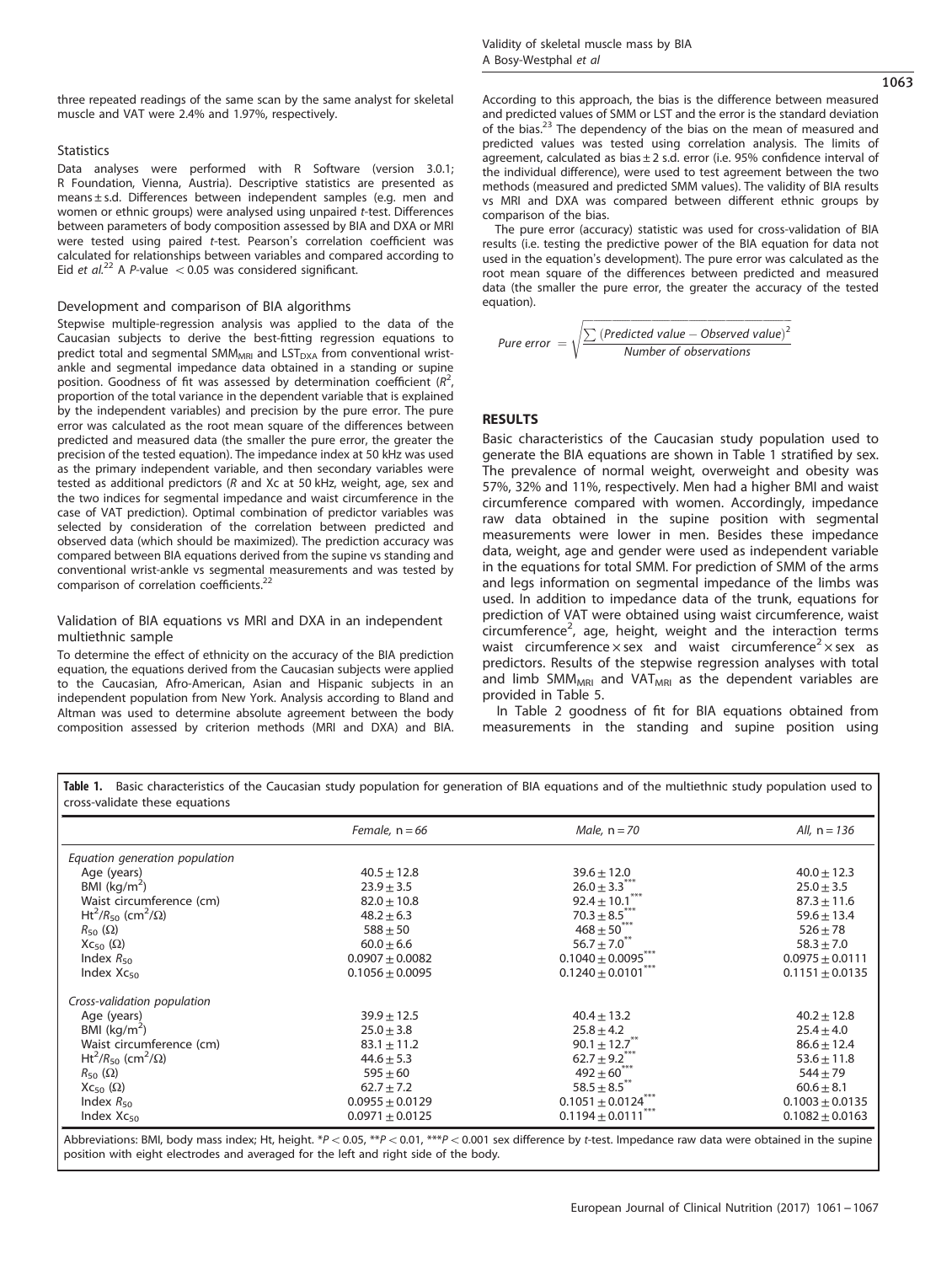<span id="page-3-0"></span>1064

Table 2. Body composition obtained by MRI or DXA as a reference and predicted by BIA obtained in a standing and lying position with '8-electrode' segmental or conventional wrist-to-ankle technique in the Caucasian population. Goodness of fit of BIA equations was assessed by  $R^2$  and precision by the PE

|                                                                                                                                                                                                                                                                                                       | $Mean + s.d.$                                                                                               | PE                                         | $R^2$                                        |  |
|-------------------------------------------------------------------------------------------------------------------------------------------------------------------------------------------------------------------------------------------------------------------------------------------------------|-------------------------------------------------------------------------------------------------------------|--------------------------------------------|----------------------------------------------|--|
| MRI<br>SMM total body (kg)<br>SMM arms (kg)<br>SMM legs (kg)<br>VAT (I)                                                                                                                                                                                                                               | $26.8 \pm 6.9$<br>$3.41 \pm 1.09$<br>$11.46 \pm 2.59$<br>$1.6 \pm 1.4$                                      |                                            |                                              |  |
| <b>DXA</b><br>LST arms (kg)<br>LST legs (kg)                                                                                                                                                                                                                                                          | $6.00 \pm 1.95$<br>$18.07 \pm 3.92$                                                                         |                                            |                                              |  |
| BIA standing segmental<br>SMM total body (kg)<br>SMM arms (kg)<br>SMM legs (kg)<br>VAT (I)<br>LST arms (kg)<br>LST legs (kg)                                                                                                                                                                          | $26.8 + 6.8$<br>$3.41 \pm 1.07$<br>$11.45 \pm 2.45$<br>$1.6 \pm 1.2$<br>$6.04 \pm 1.93$<br>$18.15 + 3.88$   | 1.2<br>0.27<br>0.76<br>0.6<br>0.42<br>0.81 | 0.97<br>0.94<br>0.91<br>0.81<br>0.95<br>0.96 |  |
| BIA supine segmental<br>SMM total body (kg)<br>SMM arms (kg)<br>SMM legs (kg)<br>VAT (I)<br>LST arms (kg)<br>LST legs (kg)                                                                                                                                                                            | $26.8 \pm 6.8$<br>$3.41 \pm 1.06$<br>$11.46 \pm 2.47$<br>$1.6 + 1.2$<br>$5.99 \pm 1.90$<br>$18.07 \pm 3.81$ | 1.2<br>0.26<br>0.73<br>0.6<br>0.42<br>0.83 | 0.97<br>0.94<br>0.92<br>0.80<br>0.95<br>0.95 |  |
| BIA supine wrist-ankle<br>SMM total body (kg)<br>VAT (I)                                                                                                                                                                                                                                              | $26.7 \pm 6.7$<br>$1.6 \pm 1.2$                                                                             | 1.3<br>0.6                                 | $0.96**$<br>0.79                             |  |
| Abbreviations: BIA, bioelectrical impedance analysis; BMI, body mass index;<br>DXA, dual X-ray absorptiometry; LST, lean soft tissue; MRI, magnetic<br>resonance imaging; PE, pure error; $R^2$ , determination coefficient;<br>SMM skeletal muscle mass: VAT visceral adinose tissue $^{**}P < 0.01$ |                                                                                                             |                                            |                                              |  |

SMM, skeletal muscle mass; VAT, visceral adipose tissue.  $*P < 0.01$ , significant difference in correlation from supine segmental BIA. PE =  $\sqrt{\sum (Predicted value-Observed value)^2}$ 

 $\sqrt{\sum_{\text{Peredicted value}-\text{Observed value}}^2}$ 

segmental or conventional wrist-ankle measurements are described by coefficient of determination and precision is given by the pure error. Ninety-seven percent of the variance in total  $SMM_{MRI}$  and 80–81% of the variance in VAT were explained by BIA equations obtained from measurements in the supine and standing position. There was also no difference between the variance in SMM<sub>MRI</sub> of the arms and legs explained by BIA in the two positions. By contrast, the variance in SMM<sub>MRI</sub> explained by BIA measurements using conventional wrist-ankle measurements on the right side of the body was significantly less when compared with the segmental measurement on both sides of the body in the supine position as a reference  $(r = 0.98 \text{ vs } r = 0.99)$ ,  $P < 0.01$ ).

When compared with the prediction of SMM, the accuracy of VAT prediction by BIA was considerably lower and waist circumference and gender were major predictors with impedance data having only a minor contribution to the prediction of the algorithm [\(Table 5](#page-5-0)).

Basic characteristics of the multiethnic population used to validate the BIA equations are given in Table 3 stratified by ethnic group and gender. Age ranged from 18 to 65 years and BMI from 18.7 to 34.4 kg/ $m^2$  with similar values between ethnic groups. [Table 4](#page-4-0) shows mean values for SMM, LST and VAT measured by the reference methods and predicted from BIA and compares (i)

Table 3. Basic characteristics of the multiethnic validation population  $(n=123)$ 

|                                                                                                    | Female          | Male             | All             |
|----------------------------------------------------------------------------------------------------|-----------------|------------------|-----------------|
| Caucasians                                                                                         | $n = 16$        | $n = 16$         | $n = 32$        |
| Age (years)                                                                                        | $42.7 \pm 13.7$ | $43.1 \pm 15.7$  | $42.9 \pm 14.5$ |
| BMI $(kq/m^2)$                                                                                     | $25.2 + 4.2$    | $26.8 + 4.6$     | $26.0 + 4.4$    |
| Waist circumference (cm)                                                                           | $85.2 \pm 9.9$  | $94.8 \pm 14.3*$ | $90.0 \pm 13.0$ |
| Asians                                                                                             | $n = 17$        | $n = 14$         | $n = 31$        |
| Age (years)                                                                                        | $39.4 \pm 12.2$ | $38.3 \pm 13.2$  | $38.9 \pm 12.5$ |
| BMI $(kq/m2)$                                                                                      | $22.5 \pm 1.9$  | $23.4 \pm 3.6$   | $22.9 \pm 2.8$  |
| Waist circumference (cm)                                                                           | $76.5 \pm 8.9$  | $82.5 \pm 11.0$  | $79.2 \pm 10.2$ |
| Afro-Americans                                                                                     | $n = 14$        | $n = 16$         | $n = 30$        |
| Age (years)                                                                                        | $36.1 \pm 10.2$ | $40.9 \pm 11.7$  | $38.7 \pm 11.1$ |
| BMI $(kq/m2)$                                                                                      | $24.6 \pm 3.8$  | $26.0 \pm 3.8$   | $25.3 \pm 3.8$  |
| Waist circumference (cm)                                                                           | $81.8 \pm 13.4$ | $87.7 \pm 10.7$  | $84.9 \pm 12.2$ |
| <b>Hispanics</b>                                                                                   | $n = 15$        | $n = 15$         | $n = 30$        |
| Age (years)                                                                                        | $41.1 \pm 13.6$ | $39.0 \pm 12.5$  | $40.0 \pm 12.9$ |
| BMI $(kq/m2)$                                                                                      | $28.2 \pm 2.8$  | $26.7 \pm 4.2$   | $27.5 \pm 3.6$  |
| Waist circumference (cm)                                                                           | $89.7 + 9.0$    | $94.7 + 10.9$    | $92.2 \pm 10.2$ |
| Abbreviation: BMI, body mass index. $P < 0.05$ , sex differences within<br>ethnic group by t-test. |                 |                  |                 |

results from BIA vs the reference method within each ethnic group and (ii) the validity of SSM and LST predicted from BIA equations between different ethnic groups. When compared with Caucasians, Asians had lower SMM of the total body, arms and legs. Hispanics had a lower and Afro-Americans a higher SMM of the legs. VAT results from MRI were higher in Hispanics and lower in Afro-Americans when compared with Caucasians. Although the mean bias for prediction of total and regional SMM and LST was low in all ethnic groups, it was significant for all LST results and most SMM compartments, with exception of arm SMM in Asians and Hispanics and total and leg SMM in Afro-Americans. The bias for VAT prediction was significant in Asians and Hispanics only. Comparison of the bias between Caucasians and different ethnic groups revealed a significant ethnic effect on the accuracy of BIA prediction equations (i) for VAT in Asians and Hispanics and (ii) for total and leg SMM and LST of the arms and legs for Afro-Americans and (iii) for leg SMM in Hispanics.

The differences between limb  $LST<sub>DXA</sub>$  and SMM<sub>MRI</sub> predicted by BIA ranged between 1.5 and 7.3 kg for arms and legs, respectively. The difference between  $LST<sub>DXA</sub>$  and SMM<sub>MRI</sub> was higher in men compared with women (data not shown,  $P < 0.001$ ) and increased with increasing BMI ( $r = 0.37$ ,  $P < 0.001$ ) in the total multiethnic population.

## **DISCUSSION**

The present study investigated the impact of a standing vs supine position and conventional wrist-ankle vs segmental measurements on the goodness of fit of a BIA equation for prediction of SMM and VAT. As a result, a high proportion of the variance in total (97%) and limb SMM<sub>MRI</sub> was explained by BIA equations with no difference in the goodness of fit between BIA measurements in the standing and supine position. This result is important because it refutes the common belief that BIA analyzers that incorporate foot and hand contact points for standing on four metal plates and holding a rod with the fingers and thumb of each hand (e.g. from seca, Tanita, Omron or BioSpace) have a significant disadvantage because of the high resistance of the bony ankle and wrist  $(550\%$  of whole body resistance) included in the measurement, although hands and feet contribute very little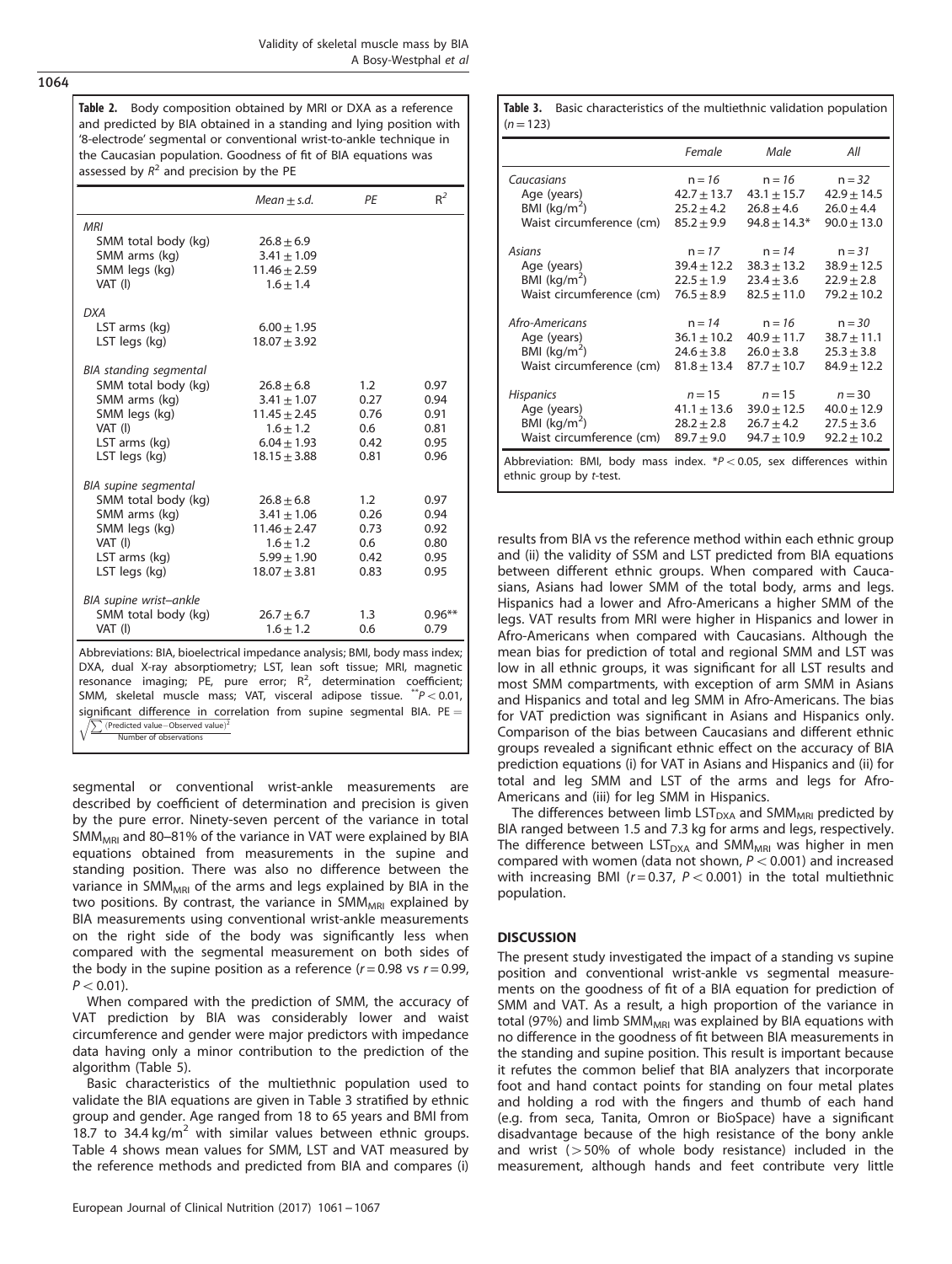| etting groups               |                                           |                                             |                                          |          |                                           |
|-----------------------------|-------------------------------------------|---------------------------------------------|------------------------------------------|----------|-------------------------------------------|
|                             | SMM, VAT or LST measured<br>by MRI or DXA | SMM, VAT or LST predicted<br>by BIA         | Bias <sup>a</sup><br>(mean $\pm$ 2 s.d.) | $LOAb$ % | Correlation<br>coefficient <sup>c</sup> r |
| Caucasians $(n = 32)$       |                                           |                                             |                                          |          |                                           |
| SMM total body (kg)         | $23.3 \pm 6.2$                            | $24.5 + 5.9^{+11}$                          | $1.2 + 2.6$                              | 11       | 0.05                                      |
| SMM arms (kg)               | $3.11 \pm 1.06$                           | $2.95 \pm 0.85^+$                           | $-0.17 + 0.69$                           | 22       | $0.39^{***}$                              |
| SMM legs (kg)               | $9.90 \pm 2.40$                           | $10.97 \pm 2.17^{+++}$                      | $1.07 \pm 2.03$                          | 20       | 0.05                                      |
| LST arms (kg)               | $5.87 \pm 1.84$                           | $5.17 \pm 1.62^{+11}$                       | $-0.70 \pm 1.10$                         | 19       | 0.16 <sup>†</sup>                         |
| LST legs (kg)               | $16.70 \pm 3.59$                          | $17.44 \pm 3.43^{++}$                       | $0.74 \pm 2.32$                          | 14       | 0.02                                      |
| VAT (I)                     | $2.2 \pm 1.7$                             | $2.0 \pm 1.7$                               | $-0.1 \pm 1.1$                           | 49       | 0.01                                      |
| Asians ( $n = 31$ )         |                                           |                                             |                                          |          |                                           |
| SMM total body (kg)         | $19.7 \pm 5.1*$                           | $21.3 \pm 5.7^{+1+}$                        | $1.6 \pm 2.2$                            | 11       | $0.35^{***}$                              |
| SMM arms (kg)               | $2.59 + 0.93*$                            | $2.56 + 0.83$                               | $-0.03 + 0.57$                           | 22       | 0.12                                      |
| SMM legs (kg)               | $8.48 \pm 1.89*$                          | $9.79 \pm 2.05^{+++}$                       | $1.31 + 1.36$                            | 16       | 0.06                                      |
| LST arms (kg)               | $5.01 \pm 1.60$                           | $4.44 \pm 1.56^{+++}$                       | $-0.57 \pm 0.52$                         | 10       | 0.03                                      |
| LST legs (kg)               | $14.59 \pm 2.68*$                         | $15.56 \pm 3.07^{ \dagger\ddagger\ddagger}$ | $0.97 \pm 1.57$                          | 11       | $0.25^{++}$                               |
| $VAT$ (I)                   | $1.9 \pm 1.1$                             | $1.2 \pm 0.7^{+++}$                         | $-0.7 \pm 1.1***$                        | 59       | $0.44^{***}$                              |
| Afro-Americans ( $n = 30$ ) |                                           |                                             |                                          |          |                                           |
| SMM total body (kg)         | $26.1 \pm 7.1$                            | $26.4 \pm 6.4$                              | $0.3 \pm 3.2^*$                          | 12       | $0.18^{+}$                                |
| SMM arms (kg)               | $3.64 \pm 1.21$                           | $3.25 \pm 0.92^{+ + +}$                     | $-0.38 \pm 1.04$                         | 29       | $0.32^{++}$                               |
| SMM legs (kg)               | $11.39 \pm 2.72*$                         | $11.45 \pm 2.47$                            | $0.06 \pm 1.64***$                       | 14       | 0.09                                      |
| LST arms (kg)               | $7.17 \pm 2.12*$                          | $5.67 \pm 1.74^{+++}$                       | $-1.51 \pm 1.33***$                      | 19       | $0.32^{++}$                               |
| LST legs (kg)               | $18.70 \pm 4.36$                          | $18.16 \pm 3.82^{\dagger}$                  | $-0.54 + 2.26***$                        | 12       | $0.23^{++}$                               |
| VAT (I)                     | $1.2 \pm 1.1***$                          | $1.3 \pm 1.2$                               | $0.1 \pm 1.3$                            | 104      | 0.04                                      |
| Hispanics $(n = 30)$        |                                           |                                             |                                          |          |                                           |
| SMM total body (kg)         | $21.5 \pm 5.3$                            | $23.2 \pm 5.4^{++}$                         | $1.7 + 2.3$                              | 11       | 0.00                                      |
| SMM arms (kg)               | $2.85 \pm 0.86$                           | $2.75 \pm 0.79$                             | $-0.10 \pm 0.58$                         | 20       | 0.08                                      |
| SMM legs (kg)               | $8.51 \pm 1.77*$                          | $10.45 \pm 2.04^{+++}$                      | $1.94 \pm 2.20***$                       | 26       | 0.06                                      |
| LST arms (kg)               | $5.68 \pm 1.44$                           | $4.87 \pm 1.50^{+ + +}$                     | $-0.80 \pm 0.82$                         | 14       | 0.02                                      |
| LST legs (kg                | $15.77 \pm 2.87$                          | $16.51 \pm 3.16^{+1+}$                      | $0.74 + 2.16$                            | 14       | 0.07                                      |
| VAT (I)                     | $3.1 \pm 1.8^*$                           | $2.2 \pm 1.2^{+++}$                         | $-0.9 + 2.5***$                          | 81       | $0.21$ <sup><math>+</math></sup>          |
|                             |                                           |                                             |                                          |          |                                           |

<span id="page-4-0"></span>Table 4. Validity of SMM, visceral fat and LSTpredicted from BIA equations vs respective results from MRI and DXA compared between different ethnic groups

Abbreviations: BIA, bioelectrical impedance analysis; DXA, dual X-ray absorptiometry; LOA, limits of agreement; LST, lean soft tissue; MRI, magnetic resonance imaging; SMM, skeletal muscle mass; VAT, visceral adipose tissue. \*P < 0.05, \*\*P < 0.01 and \*\*\*P < 0.001 significantly different from Caucasians by t-test.  $P < 0.05$ ,  $^{tt}P < 0.01$  and  $^{tt+p} < 0.001$  significantly different from reference (MRI or DXA) by paired t-test.  $^{t}P < 0.05$ ,  $^{t+p} < 0.01$  and  $^{t++}P < 0.001$  significant correlation. Results of the LOA analysis are given as bias and 95% limits of agreement  $(\pm 2 \text{ s.d.})$  for SMM, and LST and VAT measured by reference method and compared with prediction by BIA. <sup>a</sup>Bias was calculated as result obtained from BIA measurement minus reference method (MRI, DXA). 95% Limits of agreement was calculated as $\pm$ 2 s.d. <sup>b</sup>LOA are given as a percentage of mean value measured by the reference method. <sup>c</sup>Correlation was calculated as Pearson's correlation coefficient for the relationship between (result<sub>reference method</sub> + result<sub>BIA</sub>)/2 and the bias.

(1.8%) to body weight. $^{24}$  $^{24}$  $^{24}$  Our results show that the goodness of fit for BIA equations using the conventional 8-adhesive electrodes in the supine position is not superior to the standing position. This may be due to the fact that body compartments and anatomic regions are all highly correlated with each other. However, our models have been trained with the data and therefore goodness of fit only gives information how well this model can 'predict' data points that are already used to estimate its parameters. Because predictive accuracy reveals how well a model can predict new data points, we applied our models to the cross-validation sample and found that predictive power of plate vs gel electrode protocols was similar for all outcome parameters (pure error for plate electrode protocols ranged between 0.26 for the arms and 2.3 for the whole body; for adhesive gel electrodes, it ranged between 0.28 for the arms and 2.1 for the whole body, respectively).

On the other hand, we found a significantly better prediction using segmental impedance measurements instead of a conventional wrist-ankle technology. The regional distribution of extracellular water changes from supine to standing position towards an increase in extracellular water in the limbs and a corresponding decrease in the trunk. $25$  In contrast to conventional impedance from wrist to ankle at one body side only, segmental impedance measurement is thought to be less sensitive to changes in body position, because it is not based on the assumption that the body (limbs and trunk) resembles a uniform cylinder with a constant relationship between mean cross-sectional areas and a homogeneous water distribution. There are however reports that segmental impedance measurements are less accurate in predicting individual limb  $LST_{DXA}$  than whole-body impedance<sup>[26](#page-6-0)</sup> and early studies that estimated limb  $SMM_{MRI}$  by segmental BIA measurements found a low bias but large limits of agreement that indicate a low precision of the method.<sup>[27](#page-6-0),[28](#page-6-0)</sup> In these studies segmental impedance was however measured using adhesive electrodes attached to the ipsilateral wrist, the shoulder; the upper iliac spine and the ankle. As a main drawback, this approach is cumbersome and error prone because it requires the correct placement of electrodes at anatomical landmarks of the trunk. Modern tetrapolar impedance devices like the seca mBCA 525 and 515 enable segmental impedance measurement of the right and left arm, the trunk as well as the right and left leg by using four electrodes on each side of the body at the hands and feet. The selection or switching between the individual detecting and source electrodes allow the limbs to be used as virtual electrodes that measure the opposite side of the body. $29$  Differences compared with electrode placement at the shoulder and the upper iliac spine are  $<$  2%.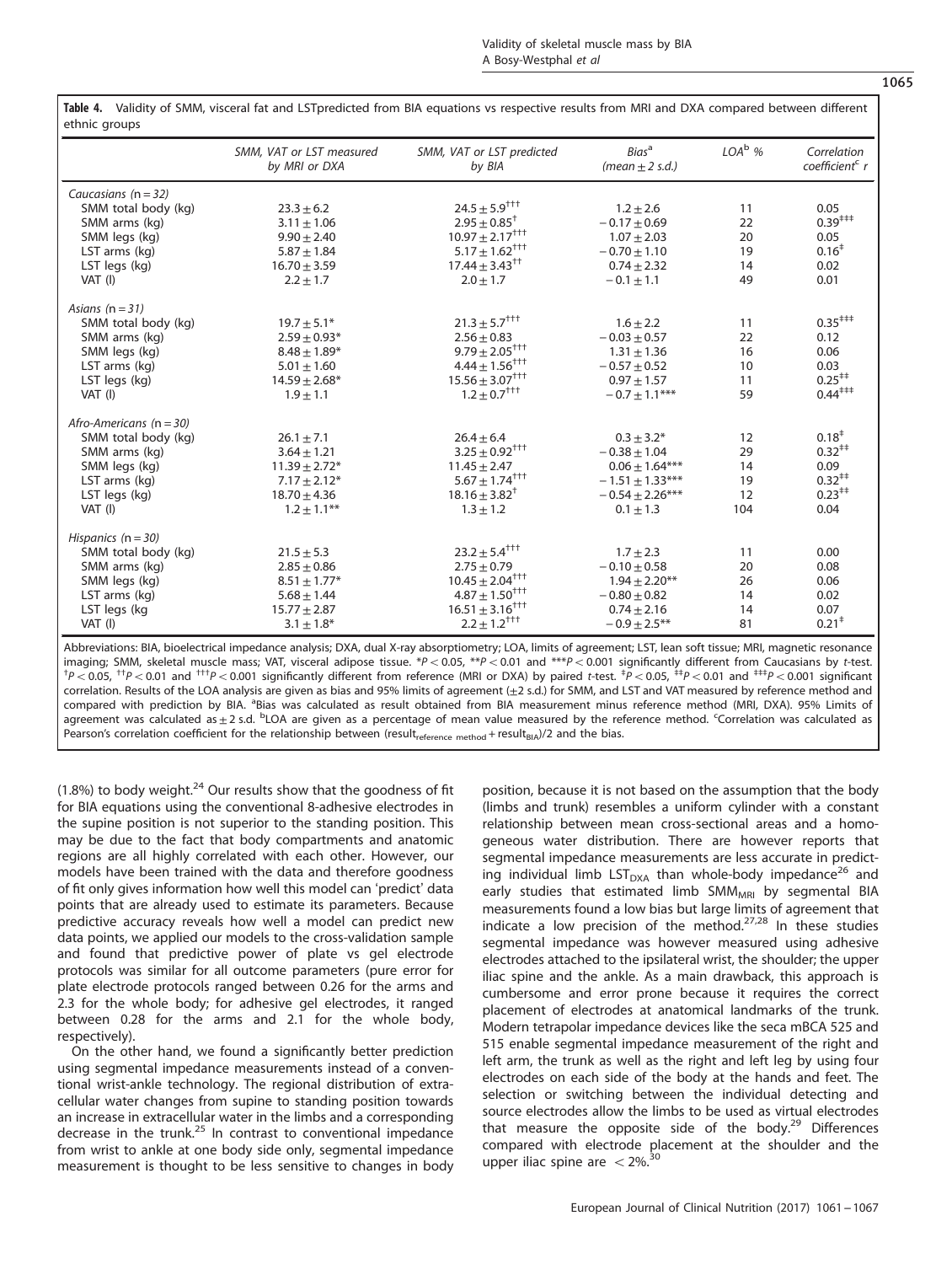Validity of skeletal muscle mass by BIA A Bosy-Westphal et al

<span id="page-5-0"></span>1066

Limits of agreement of the bias between BIA and reference method were also calculated as a percentage of the mean reference value (LOA%; [Table 4\)](#page-4-0). These values reveal that the predictive accuracy of BIA compared with MRI as a reference is clinically acceptable when whole-body SMM was assessed (between 11 and 12% for different ethnicities) but it becomes limited when small compartments of the body are assessed (e.g. it ranged between 20 and 29% for the arms). Discrepancies in the assumptions of the homogeneous bioelectrical model that lead to a higher measurement error not only occur with changes in body position but also with differences in body shape that are associated with aging (decreasing limb relative to trunk diameter), obesity (apple and pear shape of body fat distribution) and ethnic differences (in trunk relative to leg length and regional adiposity and muscularity). Segmental BIA was therefore used to develop two indices, IndexR<sub>50</sub> trunk/extremities and IndexXc<sub>50</sub> trunk/extremities that represent the relative contribution of trunk and extremities to total body conductivity and help to correct for differences in body shape (these indices explained 0.4% of the variance in total  $SMM_{MRI}$  (Table 5)).

Validation of the BIA equations predicting total and limb SMM and LST in a multiethnic population with a great variance in muscularity has shown that BIA results correctly identified ethnic differences in muscularity and visceral adiposity [\(Table 4\)](#page-4-0). However, the comparison of bias between Caucasians and different ethnic groups revealed some ethnical effects on the accuracy of BIA prediction equations that confirm previous results of other authors who used a more simple non-segmental and non-phase-sensitive (without Xc output) impedance measurement.<sup>[17](#page-6-0)</sup> Because Xc is used to calculate phase angle (phase angle = arctan(Xc/  $R$ ) × (180/ $\pi$ )) and is related to body cell mass and soft tissue composition, it is therefore expected to improve the prediction of SMM. Reactance contributed 1.5–8.3% to the variability in SMM and appendicular LST prediction (Table 5). Although statistically significant, the differences of BIA biases between Caucasians and other ethnicities are small [\(Table 4\)](#page-4-0) and support our previous findings that a BIA equation is more device specific than population specific.<sup>[18](#page-6-0)</sup> The current software of the seca mBCA 515 and 525 applies ethnic-specific correction factors to equations for prediction of SMM and VAT (personal communication by the manufacturer) that were not used for the calculation of results in the present analyses ([Table 4](#page-4-0)). As a limitation to our study, the significant bias of all BIA results for SMM and LST in Caucasians investigated in New York suggests an additional impact of discrepancies in reference methods between the labs in Kiel and New York (i.e. Hologic vs GE DXA scanner and Siemens vs GE MRI machines).

Although both seca BIA devices are able to measure a spectrum of frequencies, the single 50 kHz frequency is used for SMM and VAT prediction because no improvement of results was obtained using bioelectrical impedance spectroscopy (unpublished results). This is in line with a recent report showing that despite a higher accuracy of bioelectrical impedance spectroscopy methods over 50 kHz, the magnitude of the improvement was rather small for both prediction at population and individual level. $31$ 

Finally, the differences between  $\text{LST}_{\text{DXA}}$  and SMM<sub>MRI</sub> at the arms and legs were considerable, higher in men compared with women and more pronounced in obese participants (see results) due to a higher contribution of connective tissue to total lean mass. This leads to a sizable overestimation of SMM with increasing age and adiposity when predicting appendicular  $LST<sub>DXA</sub>$  instead of SMM<sub>MRI</sub>. Comparison of DXA with the results of imaging technology (computer tomography) has shown a 5–8% lower SMM at the limbs when compared with appendicular  $LST_{DXA}^{32}$  $LST_{DXA}^{32}$  $LST_{DXA}^{32}$  Since the differentiation between SMM and the lean compartment of connective tissue may be difficult using the electric properties of the tissue, a validation of the prediction of SMM by BIA is required in severely obese and/or elderly people.

In conclusion, a high accuracy of phase-sensitive segmental BIA was observed with no difference in goodness of fit between standing and supine positions. Segmental measurements

Table 5. Results of six stepwise regression analyses for measurements with eight electrodes in supine position using data from the Caucasian population in Kiel with total and regional SMM<sub>MRI</sub> (kg) and VAT<sub>MRI</sub> (I) as the dependent variables

| Predictor                                               | $R^2$ | SEE   | P-value    | VIF       |
|---------------------------------------------------------|-------|-------|------------|-----------|
| SMM total body (kg)                                     |       |       |            |           |
| $\mathsf{Ht}^2/R_{50}$ right and left side $(\Omega)$   | 0.912 | 2.037 | P < 0.0001 | 15.5      |
| $\chi_{\mathsf{C}_{50}}$ right and left side $(\Omega)$ | 0.950 | 1.543 | P < 0.0001 | 2.9       |
| Weight (kg)                                             | 0.962 | 1.359 | P < 0.0001 | 3.5       |
| Gender                                                  | 0.965 | 1.303 | P < 0.01   | 5.8       |
| Index $R_{50}$ trunk/extremities                        | 0.969 | 1.235 | P < 0.0001 | 3.5       |
| Index XC <sub>50</sub> trunk/extremities                | 0.969 | 1.225 | $P = 0.01$ | 5.0       |
| $R_{50}$ right and left side $(\Omega)$                 | 0.971 | 1.201 | $P = 0.01$ | 10.6      |
| Intercept                                               |       |       | $P = 0.13$ |           |
| SMM right arm (kg)                                      |       |       |            |           |
| $Ht^2/R_{50}$ right arm $(\Omega)$                      | 0.901 | 0.175 | P < 0.0001 | 9.4       |
| $XC_{50 \text{ right arm}}(\Omega)$                     | 0.916 | 0.162 | P < 0.01   | 2.3       |
| Gender                                                  | 0.917 | 0.162 | $P = 0.03$ | 4.4       |
| Index $R_{50}$ trunk/extremities                        | 0.919 | 0.160 | $P = 0.08$ | 1.9       |
| Weight (kg)                                             | 0.921 | 0.159 | $P = 0.10$ | 2.6       |
| Age (years)                                             | 0.921 | 0.160 | $P = 0.35$ | 1.2       |
| Intercept                                               |       |       | $P = 0.32$ |           |
| SMM left arm (kg)                                       |       |       |            |           |
| $Ht^2/R_{50}$ left arm ( $\Omega$ )                     | 0.901 | 0.171 | P < 0.0001 | 7.9       |
| $XC_{50}$ left arm $(\Omega)$                           | 0.919 | 0.156 | P < 0.01   | 2.1       |
| Gender                                                  | 0.926 | 0.149 | P < 0.0001 | 4.1       |
| Index $R_{50}$ trunk/extremities                        | 0.933 | 0.142 | P < 0.001  | 1.8       |
| Weight (kg)                                             | 0.936 | 0.139 | P < 0.01   | 2.5       |
| Age (years)                                             | 0.939 | 0.137 | $P = 0.03$ | 1.2       |
| Intercept                                               |       |       | $P = 0.29$ |           |
| SMM right leg (kg)                                      |       |       |            |           |
| $Ht^2/R_{50}$ right leg ( $\Omega$ )                    | 0.800 | 0.582 | P < 0.0001 | 8.4       |
| $\chi_{\mathsf{C}_{50\text{ right leg}}}(\Omega)$       | 0.856 | 0.497 | P < 0.001  | 2.8       |
| Weight (kg)                                             | 0.882 | 0.451 | P < 0.0001 | 3.5       |
| Gender                                                  | 0.891 | 0.434 | P < 0.001  | 3.8       |
| Index $R_{50}$ trunk/extremities                        | 0.899 | 0.419 | P < 0.01   | 3.1       |
| Age (years)                                             | 0.905 | 0.410 | $P = 0.01$ | 1.4       |
| Index XC <sub>50</sub> trunk/extremities                | 0.906 | 0.408 | $P = 0.11$ | 4.4       |
| Intercept                                               |       |       | $P = 0.84$ |           |
| SMM left leg (kg)                                       |       |       |            |           |
| $Ht^2/R_{50}$ left leg ( $\Omega$ )                     | 0.793 | 0.589 | P < 0.0001 | 9.2       |
| $XC_{50}$ left leg $(\Omega)$                           | 0.876 | 0.457 | P < 0.0001 | 3.1       |
| Weight (kg)                                             | 0.899 | 0.414 | P < 0.0001 | 3.6       |
| Index R <sub>50</sub> trunk/extremities                 | 0.904 | 0.405 | P < 0.001  | 3.2       |
| Index XC <sub>50</sub> trunk/extremities                | 0.913 | 0.388 | P < 0.01   | 4.7       |
| Age (years)                                             | 0.916 | 0.383 | $P = 0.03$ | 1.3       |
| Gender                                                  | 0.917 | 0.383 | $P = 0.30$ | 4.4       |
| Intercept                                               |       |       | $P = 0.01$ |           |
| VAT (I)                                                 |       |       |            |           |
| Waist (cm)                                              | 0.666 | 0.793 | P < 0.001  | NC        |
| Waist <sup>2</sup> (cm <sup>2</sup> )                   | 0.691 | 0.765 | P < 0.0001 | NC        |
| Waist <sup>2</sup> × gender (cm <sup>2</sup> )          | 0.727 | 0.722 | P < 0.001  | <b>NC</b> |
| $Ht^{22}/R_{50}$ <sub>trunk</sub> ( $\Omega$ )          | 0.774 | 0.659 | P < 0.0001 | NC        |
| Age (years)                                             | 0.790 | 0.638 | P < 0.01   | ΝC        |
| Waist $\times$ gender (cm)                              | 0.798 | 0.628 | P < 0.01   | NC        |
| Height (cm)                                             | 0.805 | 0.620 | $P = 0.03$ | ΝC        |
| Intercept                                               |       |       | $P = 0.38$ |           |
|                                                         |       |       |            |           |

Abbreviations: LST, lean soft tissue; MRI, magnetic resonance imaging; NC, not calculated because the regression for VAT prediction is nonlinear;  $R^2$ , determination coefficient; SEE, standard error of the estimate; SMM, skeletal muscle mass; VAT, visceral adipose tissue; VIF, variance inflation factors.